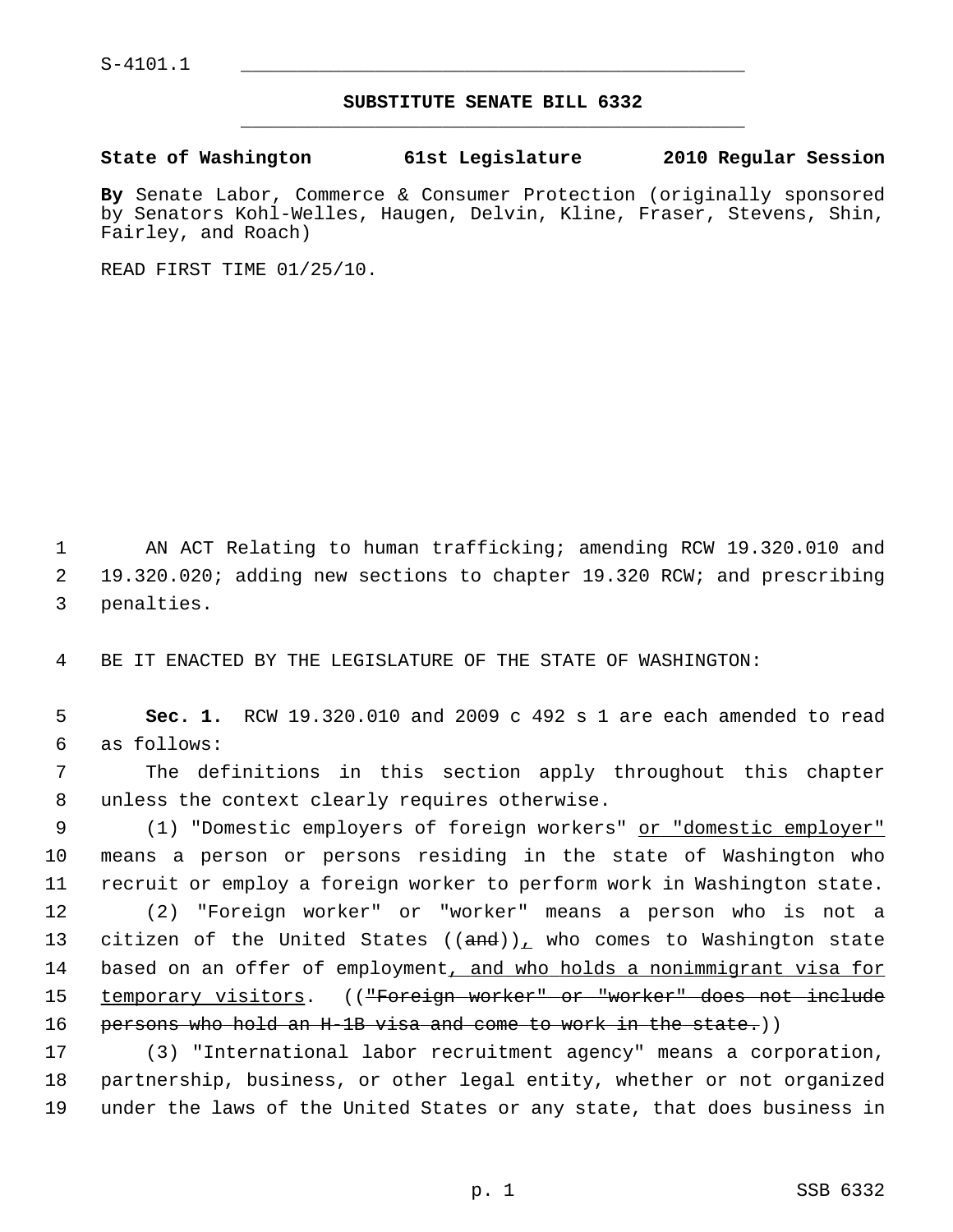1 the United States and offers Washington state entities engaged in the 2 employment or recruitment of foreign workers, employment referral 3 services involving citizens of a foreign country or countries by acting 4 as an intermediary between these foreign workers and Washington 5 employers.

 6 **Sec. 2.** RCW 19.320.020 and 2009 c 492 s 2 are each amended to read 7 as follows:

 8 (1) Except as provided in subsection (4) of this section, domestic 9 employers of foreign workers and international labor recruitment 10 agencies must provide a disclosure statement as described in this 11 section to foreign workers who have been referred to or hired by a 12 Washington employer on or after the effective date of this section.

13 (2) The disclosure statement must:

14 (a) Be provided in English or, if the worker is not fluent or 15 literate in English, another language that is understood by the worker;

16 (b) State that the worker may be considered an employee under the 17 laws of the state of Washington and is subject to state worker health 18 and safety laws and may be eligible for workers' compensation insurance 19 and unemployment insurance;

20 (c) State that the worker may be subject to both state and federal 21 laws governing overtime and work hours, including the minimum wage act 22 under chapter 49.46 RCW;

23 (d) Include an itemized listing of any deductions the employer 24 intends to make from the worker's pay for food and housing;

25 (e) Include an itemized listing of the international labor 26 recruitment agency's fees;

27 (f) State that the worker has the right to control over his or her 28 travel and labor documents, including his or her visa, at all times and 29 that the employer may not require the employee to surrender those 30 documents to the employer or to the international labor recruitment 31 agency while the employee is working in the United States, except as 32 otherwise required by law or regulation or for use as supporting 33 documentation in visa applications;

34 (g) Include a list of services or a hot line a worker may contact 35 if he or she thinks that he or she may be a victim of trafficking.

36 (3) The department of labor and industries may create a model 37 disclosure form and post the model form on its web site so that